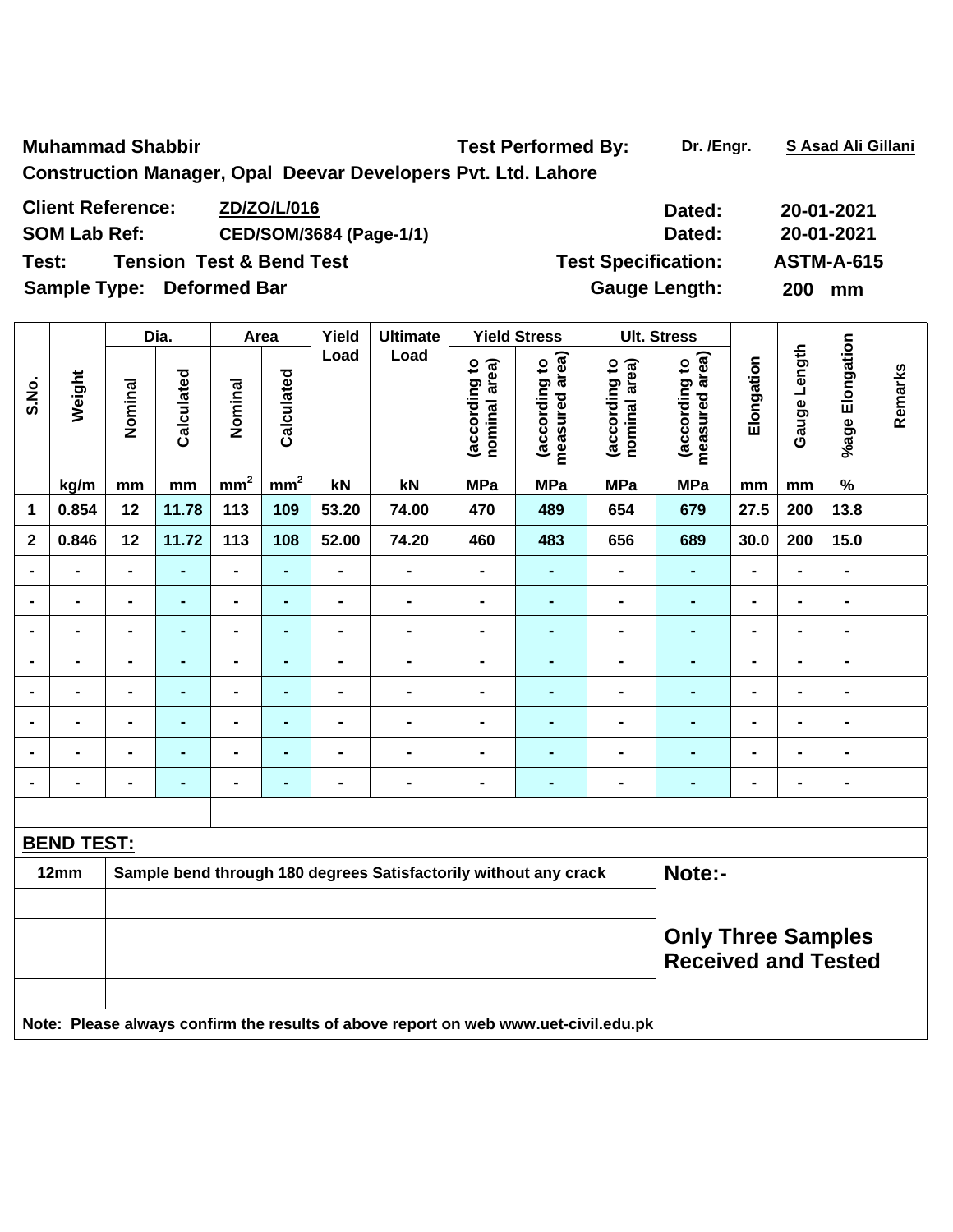**M. Ahmad Associates**  Test Performed By: Dr. /Engr.

**S. Asad Ali Gillani**

**Engineering & Contractors, Faisalabad** 

|                      | <b>Client Reference:</b> | Nil                                 |                            | <b>SOM Lab</b><br>Ref:               | 3683(Page-1/1) |
|----------------------|--------------------------|-------------------------------------|----------------------------|--------------------------------------|----------------|
| Dated:               | 20-01-2021               |                                     |                            | Dated:                               | 20-01-2021     |
| Test:                |                          | <b>Tension Test &amp; Bend Test</b> | <b>Test Specification:</b> | <b>ASTM-A-615</b><br><b>Deformed</b> |                |
| <b>Gauge Length:</b> |                          | inch<br>8                           | <b>Sample Type:</b>        | <b>Bar</b>                           |                |

|              |                   |                         | Dia.           |                | Area           |                                                                  | Yield<br><b>Ultimate</b>                                                            |                                | <b>Yield Stress</b>             |                                | <b>Ult. Stress</b>                                     |                |                   |                 |         |
|--------------|-------------------|-------------------------|----------------|----------------|----------------|------------------------------------------------------------------|-------------------------------------------------------------------------------------|--------------------------------|---------------------------------|--------------------------------|--------------------------------------------------------|----------------|-------------------|-----------------|---------|
| S.No.        | Weight            | Nominal                 | Calculated     | Nominal        | Calculated     | Load                                                             | Load                                                                                | (according to<br>nominal area) | measured area)<br>(according to | nominal area)<br>(according to | measured area)<br>(according to                        | Elongation     | Length<br>Gauge I | %age Elongation | Remarks |
|              | lb/ft             | #                       | in             | $in^2$         | $in^2$         | <b>Tons</b>                                                      | <b>Tons</b>                                                                         | psi                            | psi                             | psi                            | psi                                                    | in             | in                | $\%$            |         |
| 1            | 2.557             | 8                       | 0.978          | 0.79           | 0.751          | 21.66                                                            | 30.96                                                                               | 60480                          | 63620                           | 86430                          | 90920                                                  | 1.60           | 8.0               | 20.0            |         |
| $\mathbf{2}$ | 2.544             | 8                       | 0.976          | 0.79           | 0.748          | 21.66                                                            | 30.99                                                                               | 60480                          | 63870                           | 86510                          | 91370                                                  | 1.50           | 8.0               | 18.8            |         |
| 3            | 1.478             | 6                       | 0.743          | 0.44           | 0.434          | 14.65                                                            | 20.80                                                                               | 73430                          | 74440                           | 104230                         | 105680                                                 | 1.20           | 8.0               | 15.0            |         |
| 4            | 1.455             | 6                       | 0.738          | 0.44           | 0.428          | 13.10                                                            | 18.20                                                                               | 65660                          | 67500                           | 91210                          | 93760                                                  | 1.50           | 8.0               | 18.8            |         |
| 5            | 0.652             | 4                       | 0.494          | 0.20           | 0.192          | 6.60                                                             | 8.63                                                                                | 72730                          | 75760                           | 95210                          | 99180                                                  | 1.20           | 8.0               | 15.0            |         |
| 6            | 0.654             | $\overline{\mathbf{4}}$ | 0.494          | 0.20           | 0.192          | 6.29                                                             | 8.61                                                                                | 69360                          | 72250                           | 94990                          | 98940                                                  | 1.20           | 8.0               | 15.0            |         |
|              | $\overline{a}$    | $\blacksquare$          | $\blacksquare$ | $\blacksquare$ |                | $\blacksquare$                                                   | $\qquad \qquad \blacksquare$                                                        | $\blacksquare$                 |                                 | $\blacksquare$                 | $\blacksquare$                                         | $\blacksquare$ |                   | $\blacksquare$  |         |
|              | $\blacksquare$    |                         | $\blacksquare$ | $\blacksquare$ |                | $\blacksquare$                                                   | $\blacksquare$                                                                      | $\blacksquare$                 | -                               |                                |                                                        | $\blacksquare$ | $\blacksquare$    | $\blacksquare$  |         |
|              | -                 | $\blacksquare$          | $\blacksquare$ | $\blacksquare$ | ٠              | $\blacksquare$                                                   | $\blacksquare$                                                                      | $\blacksquare$                 | $\blacksquare$                  | $\blacksquare$                 | $\blacksquare$                                         | $\blacksquare$ | $\blacksquare$    | $\blacksquare$  |         |
|              | $\blacksquare$    | $\blacksquare$          | ۰              | $\blacksquare$ | $\blacksquare$ | $\blacksquare$                                                   | $\blacksquare$                                                                      | $\blacksquare$                 | ä,                              | $\blacksquare$                 | $\blacksquare$                                         | $\blacksquare$ | $\blacksquare$    | $\blacksquare$  |         |
|              |                   |                         |                |                |                |                                                                  |                                                                                     |                                |                                 |                                |                                                        |                |                   |                 |         |
|              | <b>BEND TEST:</b> |                         |                |                |                |                                                                  |                                                                                     |                                |                                 |                                |                                                        |                |                   |                 |         |
|              | # 8               |                         |                |                |                |                                                                  | Sample bend through 180 degrees Satisfactorily without any crack                    |                                |                                 |                                | Note:-                                                 |                |                   |                 |         |
|              | # 6               |                         |                |                |                |                                                                  | Sample bend through 180 degrees Satisfactorily without any crack                    |                                |                                 |                                |                                                        |                |                   |                 |         |
| #4           |                   |                         |                |                |                | Sample bend through 180 degrees Satisfactorily without any crack |                                                                                     |                                |                                 |                                | <b>Only Nine Samples</b><br><b>Received and Tested</b> |                |                   |                 |         |
|              |                   |                         |                |                |                |                                                                  | Note: Please always confirm the results of above report on web www.uet-civil.edu.pk |                                |                                 |                                |                                                        |                |                   |                 |         |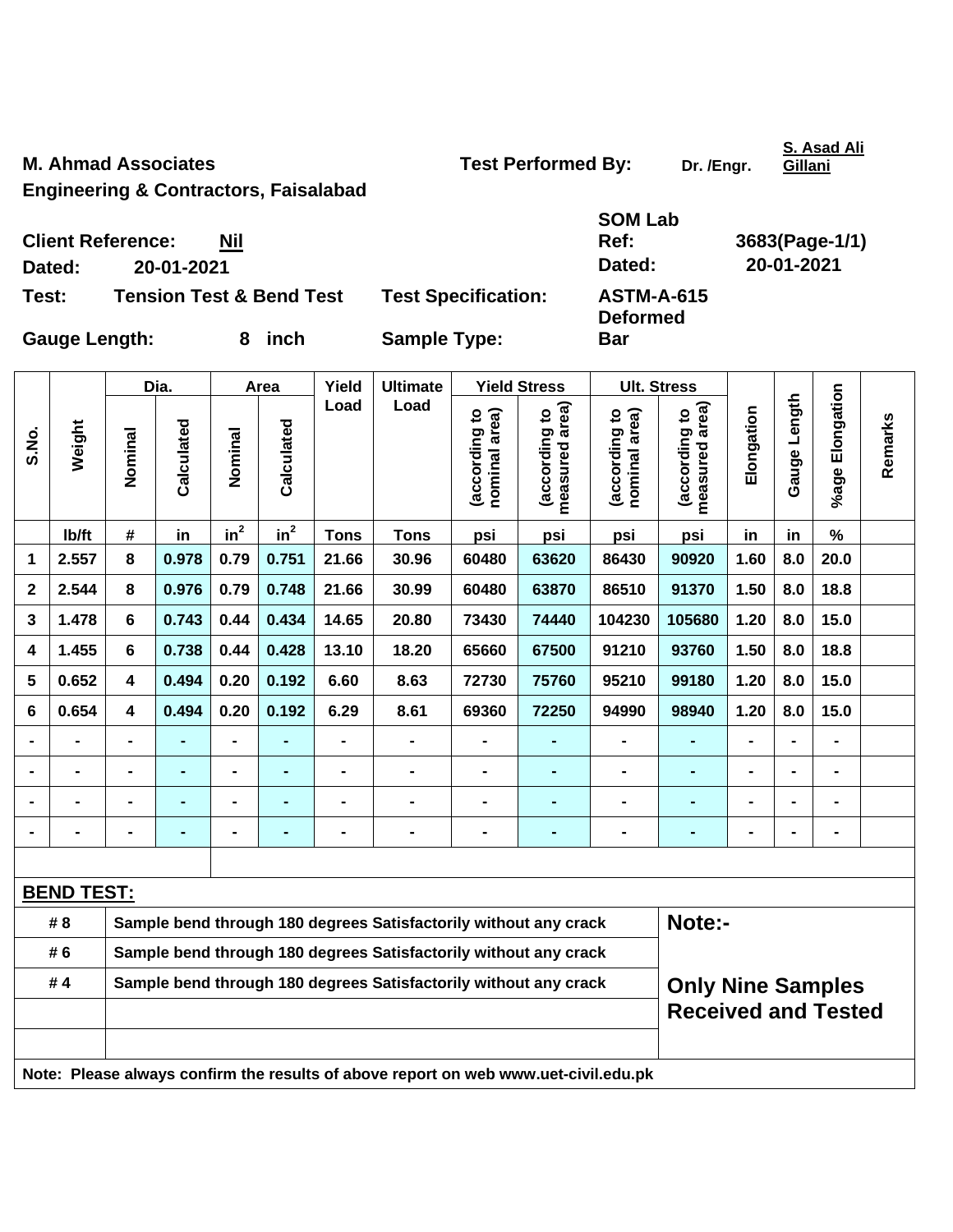**S. Asad Ali Gillani**

**Construction Manager, Deevar Developers Pvt. Ltd. Lahore** 

| <b>Client Reference:</b><br>Dated: | 20-01-2021                          | ZD/ZO/L/016 |                            | <b>SOM Lab</b><br>Ref:<br>Dated:     | 3684(Page-1/1)<br>20-01-2021 |
|------------------------------------|-------------------------------------|-------------|----------------------------|--------------------------------------|------------------------------|
| Test:                              | <b>Tension Test &amp; Bend Test</b> |             | <b>Test Specification:</b> | <b>ASTM-A-615</b><br><b>Deformed</b> |                              |
| <b>Gauge Length:</b>               |                                     | 8 inch      | <b>Sample Type:</b>        | <b>Bar</b>                           |                              |

|                |                   |                                                         | Dia.           |                          | Area            |                              | <b>Ultimate</b>                                                                     | <b>Yield Stress</b>            |                                 |                                | <b>Ult. Stress</b>              |                |                              |                 |         |
|----------------|-------------------|---------------------------------------------------------|----------------|--------------------------|-----------------|------------------------------|-------------------------------------------------------------------------------------|--------------------------------|---------------------------------|--------------------------------|---------------------------------|----------------|------------------------------|-----------------|---------|
| S.No.          | Weight            | Nominal                                                 | Calculated     | Nominal                  | Calculated      | Load                         | Load                                                                                | (according to<br>nominal area) | measured area)<br>(according to | nominal area)<br>(according to | measured area)<br>(according to | Elongation     | Gauge Length                 | %age Elongation | Remarks |
|                | Ib/ft             | #                                                       | in             | in <sup>2</sup>          | $\mathsf{in}^2$ | <b>Tons</b>                  | <b>Tons</b>                                                                         | psi                            | psi                             | psi                            | psi                             | in             | in                           | $\%$            |         |
| 1              | 0.574             | $\overline{\mathbf{4}}$                                 | 0.464          | 0.20                     | 0.169           | 5.42                         | 7.54                                                                                | 59800                          | 70770                           | 83180                          | 98440                           | 1.10           | 8.0                          | 13.8            |         |
| $\mathbf 2$    | 0.570             | 4                                                       | 0.462          | 0.20                     | 0.168           | 5.30                         | 7.56                                                                                | 58460                          | 69590                           | 83410                          | 99300                           | 1.20           | 8.0                          | 15.0            |         |
|                | $\blacksquare$    | $\blacksquare$                                          |                | $\blacksquare$           |                 | $\blacksquare$               | $\blacksquare$                                                                      | $\blacksquare$                 | $\blacksquare$                  | $\blacksquare$                 | $\blacksquare$                  | $\blacksquare$ | $\blacksquare$               | $\blacksquare$  |         |
| $\blacksquare$ | $\blacksquare$    | $\blacksquare$                                          | $\blacksquare$ | $\overline{\phantom{0}}$ | $\blacksquare$  | $\blacksquare$               | $\blacksquare$                                                                      | $\blacksquare$                 | $\blacksquare$                  | $\blacksquare$                 | $\blacksquare$                  | $\blacksquare$ | $\blacksquare$               | $\blacksquare$  |         |
|                | $\blacksquare$    | $\blacksquare$                                          | $\blacksquare$ | $\blacksquare$           | $\blacksquare$  | $\qquad \qquad \blacksquare$ | $\blacksquare$                                                                      | $\blacksquare$                 | $\blacksquare$                  | $\blacksquare$                 | $\blacksquare$                  | $\blacksquare$ | $\qquad \qquad \blacksquare$ | $\blacksquare$  |         |
|                | $\blacksquare$    | $\blacksquare$                                          | $\blacksquare$ | $\overline{\phantom{0}}$ | $\blacksquare$  | $\qquad \qquad \blacksquare$ | $\blacksquare$                                                                      | $\blacksquare$                 | $\blacksquare$                  | $\blacksquare$                 | $\blacksquare$                  | $\blacksquare$ | $\blacksquare$               | $\blacksquare$  |         |
|                | $\blacksquare$    | $\blacksquare$                                          | $\blacksquare$ | $\blacksquare$           | $\blacksquare$  | $\blacksquare$               | $\blacksquare$                                                                      | $\blacksquare$                 | $\blacksquare$                  | $\overline{\phantom{0}}$       | $\blacksquare$                  | $\blacksquare$ | $\blacksquare$               | $\blacksquare$  |         |
|                |                   |                                                         |                | -                        | $\blacksquare$  |                              | $\blacksquare$                                                                      |                                |                                 |                                | $\blacksquare$                  |                |                              | $\blacksquare$  |         |
|                |                   |                                                         |                | $\blacksquare$           |                 |                              | $\blacksquare$                                                                      | ۰                              |                                 | $\overline{\phantom{0}}$       |                                 |                |                              | $\blacksquare$  |         |
| $\blacksquare$ | $\blacksquare$    | $\blacksquare$                                          | $\blacksquare$ | $\blacksquare$           | $\blacksquare$  | $\blacksquare$               | $\blacksquare$                                                                      | $\blacksquare$                 | $\blacksquare$                  | $\blacksquare$                 | $\blacksquare$                  | $\blacksquare$ | $\blacksquare$               | $\blacksquare$  |         |
|                |                   |                                                         |                |                          |                 |                              |                                                                                     |                                |                                 |                                |                                 |                |                              |                 |         |
|                | <b>BEND TEST:</b> |                                                         |                |                          |                 |                              |                                                                                     |                                |                                 |                                |                                 |                |                              |                 |         |
|                | #4                |                                                         |                |                          |                 |                              | Sample bend through 180 degrees Satisfactorily without any crack                    |                                |                                 |                                | Note:-                          |                |                              |                 |         |
|                |                   |                                                         |                |                          |                 |                              |                                                                                     |                                |                                 |                                |                                 |                |                              |                 |         |
|                |                   | <b>Only Three Samples</b><br><b>Received and Tested</b> |                |                          |                 |                              |                                                                                     |                                |                                 |                                |                                 |                |                              |                 |         |
|                |                   |                                                         |                |                          |                 |                              | Note: Please always confirm the results of above report on web www.uet-civil.edu.pk |                                |                                 |                                |                                 |                |                              |                 |         |

**Muhammad Shabbir Common Common State Performed By:** Dr. /Engr.